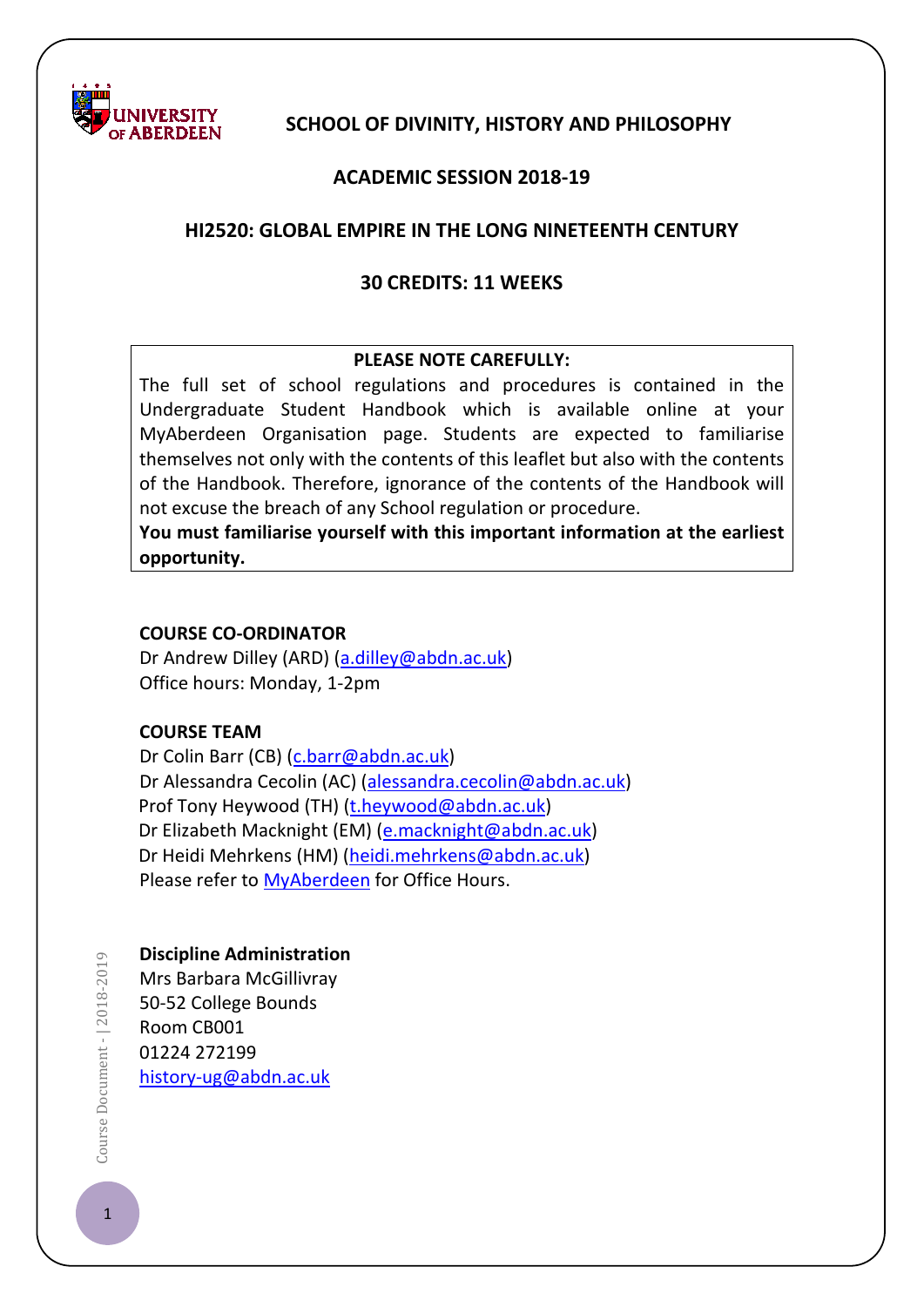#### **TIMETABLE**

Please refer to the online timetable on [MyAberdeen](https://abdn.blackboard.com/webapps/login/)

*Students can view their university timetable at*  <http://www.abdn.ac.uk/infohub/study/timetables-550.php>

#### **COURSE DESCRIPTION**

The (very) long nineteenth century (*c*. 1760-1914) saw dramatic rises and falls in political units and power systems (empires) bringing together a range of peoples and territories. These empires were increasingly global in scope and varied in form. Generally, but not exclusively, they were dominated by Europeans (or those who at least claimed European descent). These global empires are now recognised by historians as a key feature of modern history, and have generated an increasingly rich and varied literature. This course provides you with a chance to examine this history and engage with this literature. This is not a simple tale of the 'rise of the west', and empire was not a straightforward phenomenon. Hence the roles and experiences of those colonised by various global empires are as much the subject of this course as the bases of imperial expansion.

The course will focus on a range of empires and regions. At times, and especially in tutorials, it focuses particularly on the British empire (the largest and most studied case), but this is set against the histories of the French, Russian and American empires, and, indeed, the decline of Mughal imperialism. However, at the course's heart is the phenomenon of global empire rather than any particular case, and it is important to remember that within particular European empires, a range of forms of empire existed (settler, commercial/financial, colonial, slave plantation). Running through the tutorials and lectures are four recurring themes:

- 1. The global migrations and exchanges of people, ideas, goods, and money within which empires existed.
- 2. The causes and bases of imperial expansion.
- 3. The impacts of contact, colonialism, and empire on land, labour, society and identity on the colonized and colonizer.
- 4. The political dialectics of empire (the means by which power is created and asserted, resistance, the degree and nature of subaltern agency in response to colonization, and the relations between settlers and metropoles).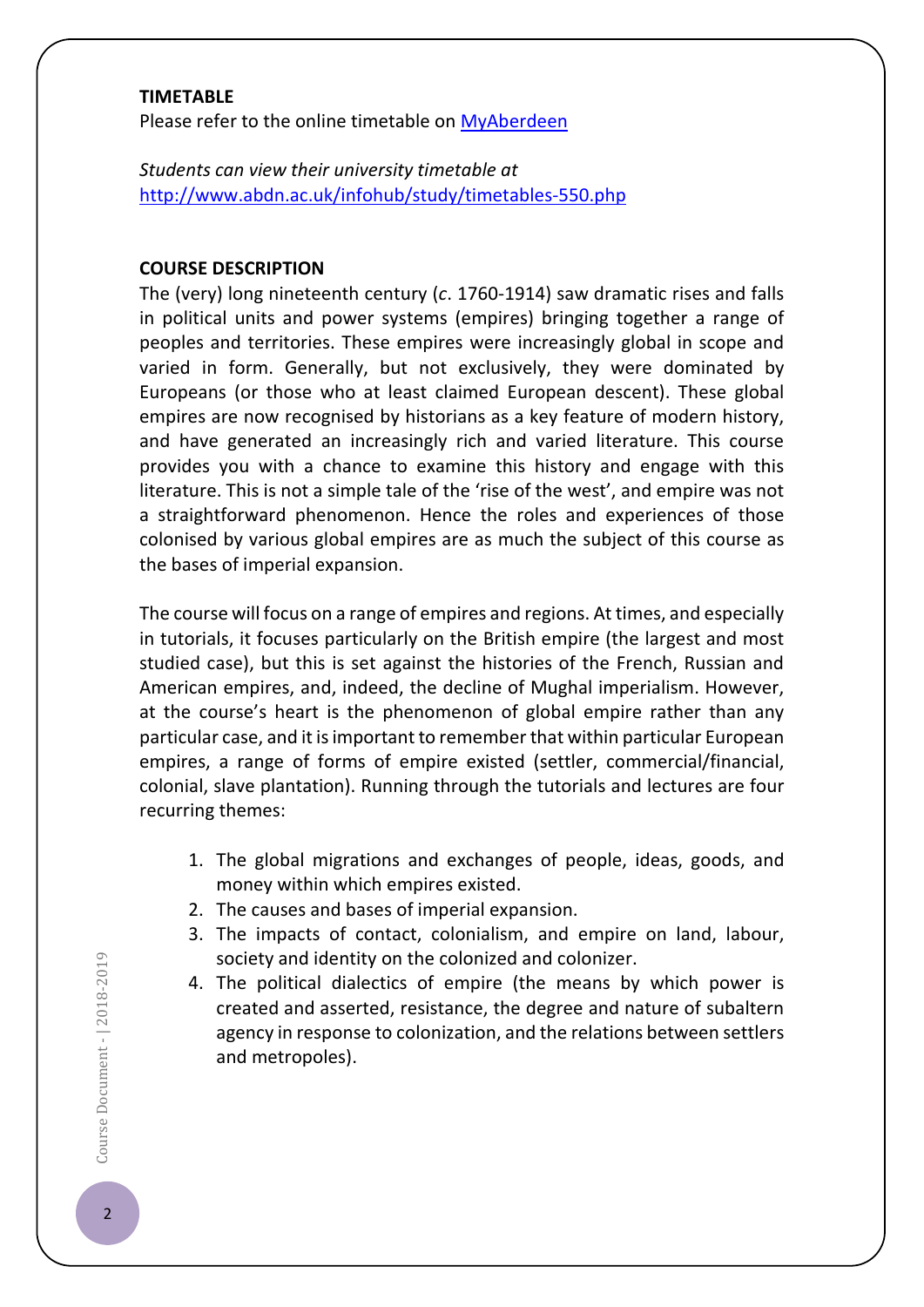#### **INTENDED AIMS AND LEARNING OUTCOMES**

*Aim* 

This course aims to provide an overview and an opportunity to engage critically with the history and rich historiography surrounding the study of global empires in the long nineteenth century.

## *Learning Outcomes*

By the end of the course students should be able to:

- Identify, and analyse critically, key events and themes in the history of global empire
- appreciate and apply different historiographical approaches to the study of these events and themes
- analyse primary and secondary sources relating to the history of global empires
- develop an increasingly sophisticated awareness of the contested and problematic nature of key concepts such as 'empire', 'colonialism', 'resistance', 'agency'
- reach informed judgements and communicate coherent conclusions on these matters in written and oral work

*This course will develop your Graduate Attributes:*

- *Academic Excellence*: Through critical engagement with a complex and rich area of study.
- *Critical Thinking and Communication*: Through synthesising, discussing and presenting ideas on a rich historical topic in oral and written form.
- *Learning and Personal Development*: By requiring a high level of independent study along with teamwork with other students in group work.
- *Active Citizenship*: The study of imperial history demands reflection on the unequal power relations that contributed to the current global political system, so students complete this course as better-informed global citizens.

# **LECTURE/TUTORIAL PROGRAMME**

## **Lectures**

Individual topics will be introduced through a lecture circus. The lectures will either provide an overview of key events and developments or explore key concepts, debates and themes. As far as possible the lectures precede or run alongside the tutorials. A comprehensive reading list indicating further readings will be placed on MyAberdeen to enable you to follow up themes and issues introduced in the lectures.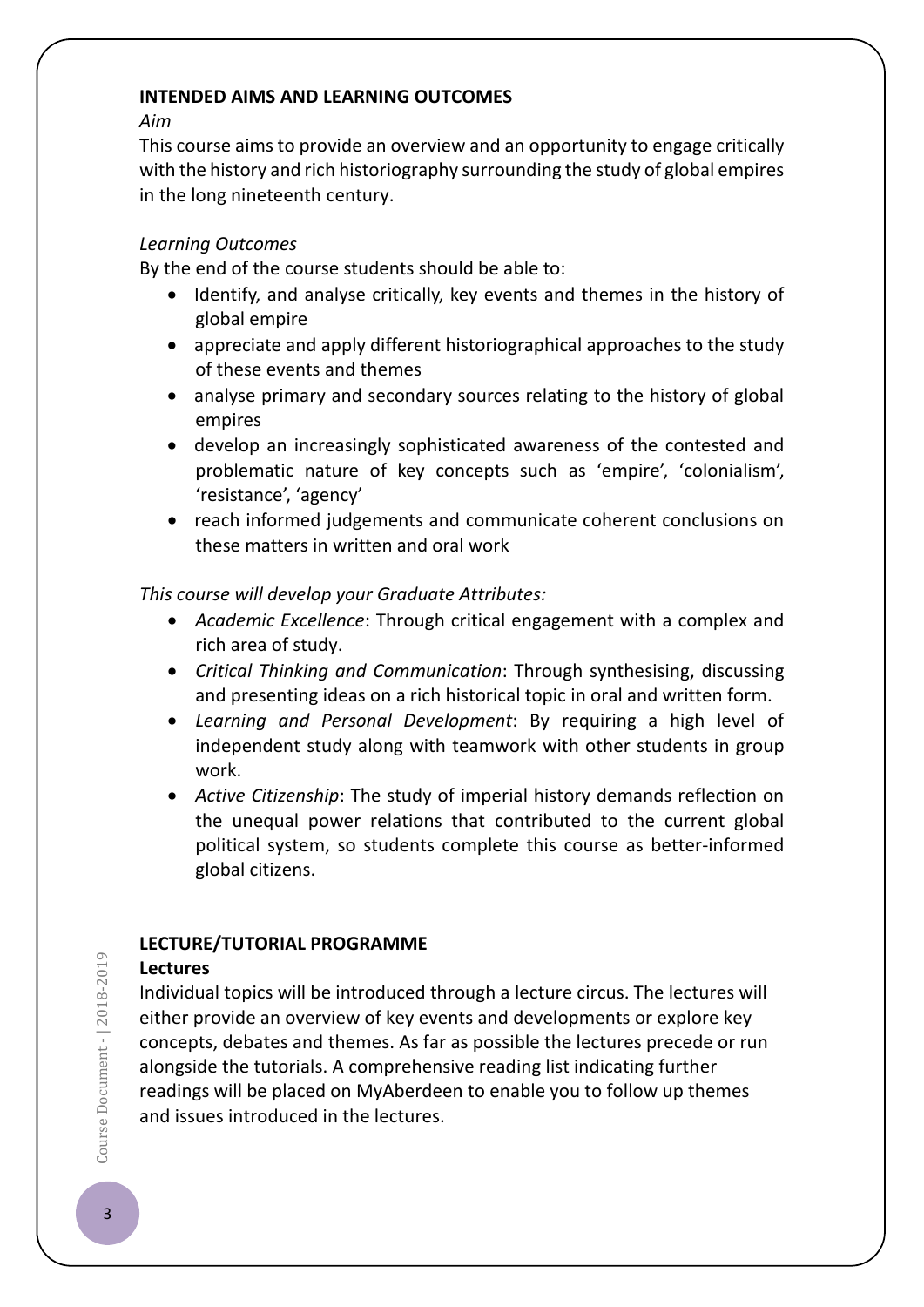#### **Tutorials**

The lecture series will be accompanied by eight tutorials, generally relating to the previous week's lectures. You are required to undertake preparatory readings which, with the lectures, will form the basis of the discussion. The course includes an e-assessment which will focus on these readings.

 **TUTORIALS BEGIN IN WEEK 3. You are required to read the assigned readings for each tutorial.** These will build on the knowledge gained in lectures, form the basis of the e-assessment, and feed into other elements of the assessment.

## **Programme of lectures and tutorials**

| Week 1 | <b>Introduction to the Course</b>                                                                                                                                                      |
|--------|----------------------------------------------------------------------------------------------------------------------------------------------------------------------------------------|
|        | Introducing Global Empire (ARD)<br>A                                                                                                                                                   |
|        | Themes and Issues in the History of Empire (ARD)<br>B                                                                                                                                  |
| Week 2 | <b>Slavery and the Slave Trade</b>                                                                                                                                                     |
|        | Slavery and Slave Trade (ARD)<br>A                                                                                                                                                     |
|        | <b>Resistance and Abolitionism (ARD)</b><br>B                                                                                                                                          |
| Week 3 | Empire in South Asia/ The Ottoman Empire and the Tanzimat<br><b>Reforms</b>                                                                                                            |
|        | Empire in South Asia: Governance (ARD)<br>A                                                                                                                                            |
|        | Islam in South East Asia (AC)<br>B                                                                                                                                                     |
|        | <b>Tutorial 1: Slavery and Abolition</b>                                                                                                                                               |
| Week 4 | Empire in South Asia/ The Ottoman Empire and the Tanzimat<br><b>Reforms</b>                                                                                                            |
|        | Empire in South Asia: Resistance (ARD)<br>A                                                                                                                                            |
|        | <b>Ottoman Empire Tanzimat (AC)</b><br>B                                                                                                                                               |
|        | Tutorial 2: Colonial Governance, Agency and Resistance in South<br>Asia                                                                                                                |
| Week 5 | <b>Russian Imperialism</b>                                                                                                                                                             |
|        | Overview and Origins of Russian Imperialism (TH)<br>A                                                                                                                                  |
|        | Russia's Long Nineteenth Century, and Beyond (TH)<br>B                                                                                                                                 |
|        | Tutorial 3: Ottoman Empire and the Tanzimat Reforms                                                                                                                                    |
| Week 6 | <b>Theories of Imperialism and Settler Worlds</b><br>Theories of Imperialism (ARD)<br>A<br><b>Understanding Settler Societies (ARD)</b><br>B<br><b>Tutorial 4: Russian Imperialism</b> |
|        |                                                                                                                                                                                        |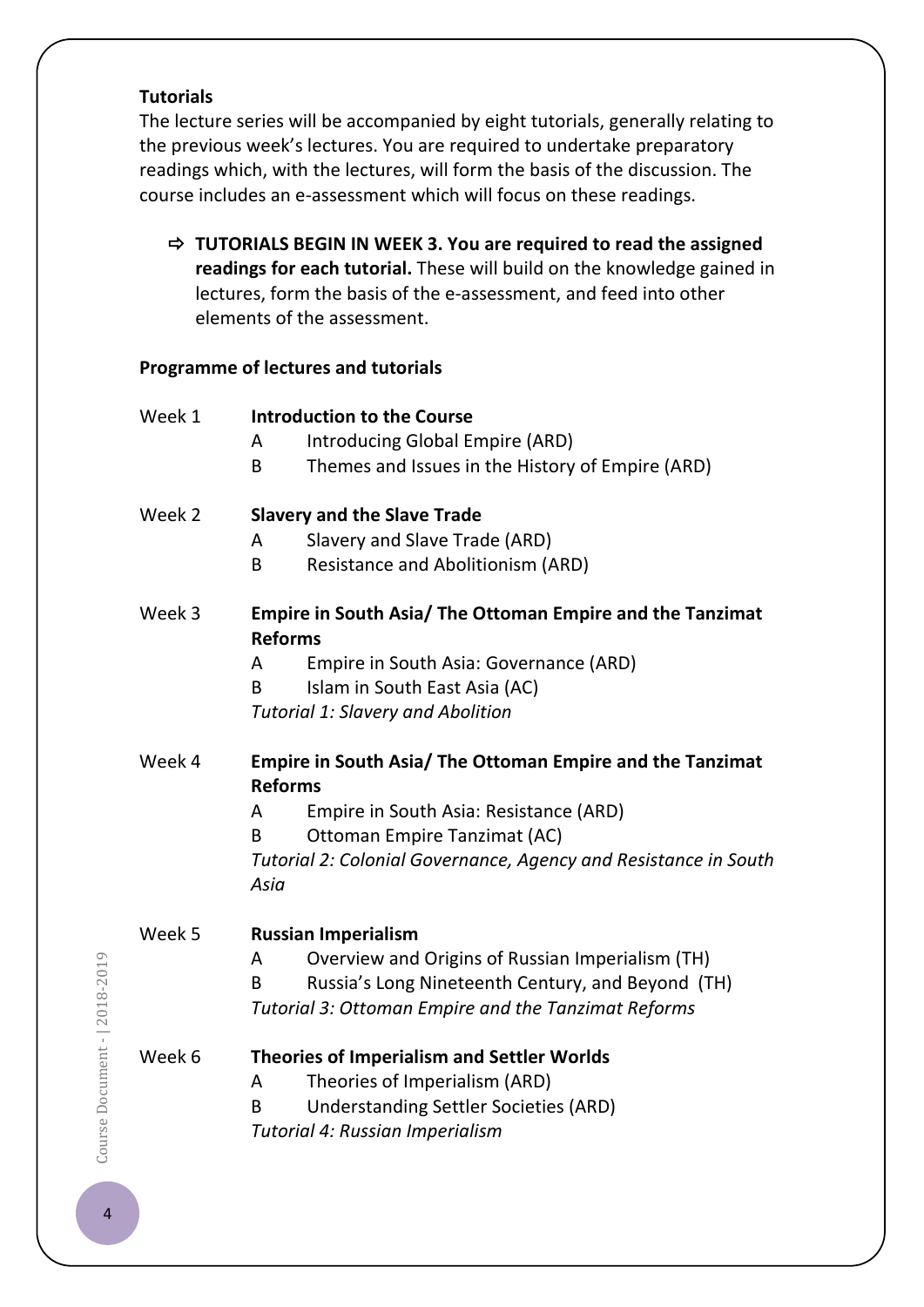| Week 7  | <b>Religion and Empire</b><br>Religion (CB)<br>A<br>Missionaries as Imperialists (CB)<br>B<br><b>Tutorial 5: Settler Societies</b> |
|---------|------------------------------------------------------------------------------------------------------------------------------------|
| Week 8  | <b>The Partition of Africa</b>                                                                                                     |
|         | The Partition of Africa (ARD)<br>A                                                                                                 |
|         | B.<br>France and the Partition of Africa (HM)                                                                                      |
|         | Tutorial 6: Religion, Missions, and Empire                                                                                         |
| Week 9  | <b>Empire At Home</b>                                                                                                              |
|         | Resistance and the Colonial State in Africa (ARD)<br>A                                                                             |
|         | Cultures of Empire in Britain (ARD)<br>B.                                                                                          |
|         | <b>Tutorial 7: Partitioning Africa</b>                                                                                             |
| Week 10 |                                                                                                                                    |
|         | Empire Comes to France (EM)<br>A                                                                                                   |
|         | <sub>R</sub><br>Gendering the History of Empire (ARD)                                                                              |
|         | Tutorial 8: Empire at Home                                                                                                         |
| Week 11 | <b>Conclusions</b>                                                                                                                 |
|         | South-east Asian Religious and Cultural Identities (AC)<br>A                                                                       |
|         | <b>Empire and Globalisation (ARD)</b><br>B                                                                                         |

## **READING LIST**

Please find below the reading list for the tutorials (from teaching week 3). All readings will be available through the library and on or via MyAberdeen. **You are expected to have read and prepared notes on all of these readings for each tutorial**.

## **Tutorial 1: Slavery and Abolition**

- Walvin, James, 'The Culture of Resistance' in *Questioning Slavery* (London, 1996), pp. 117-35.
- Midgley, C., *Women against Slavery: The British Campaigns, 1780-1870* (London, 1992), Chapter 5.
- Primary Source: AD: Olaudah Equiano, *The Interesting Narrative of the Life of Olaudah Equiano, Or Gustavus Vassa, The African Written By Himself* (selected extract)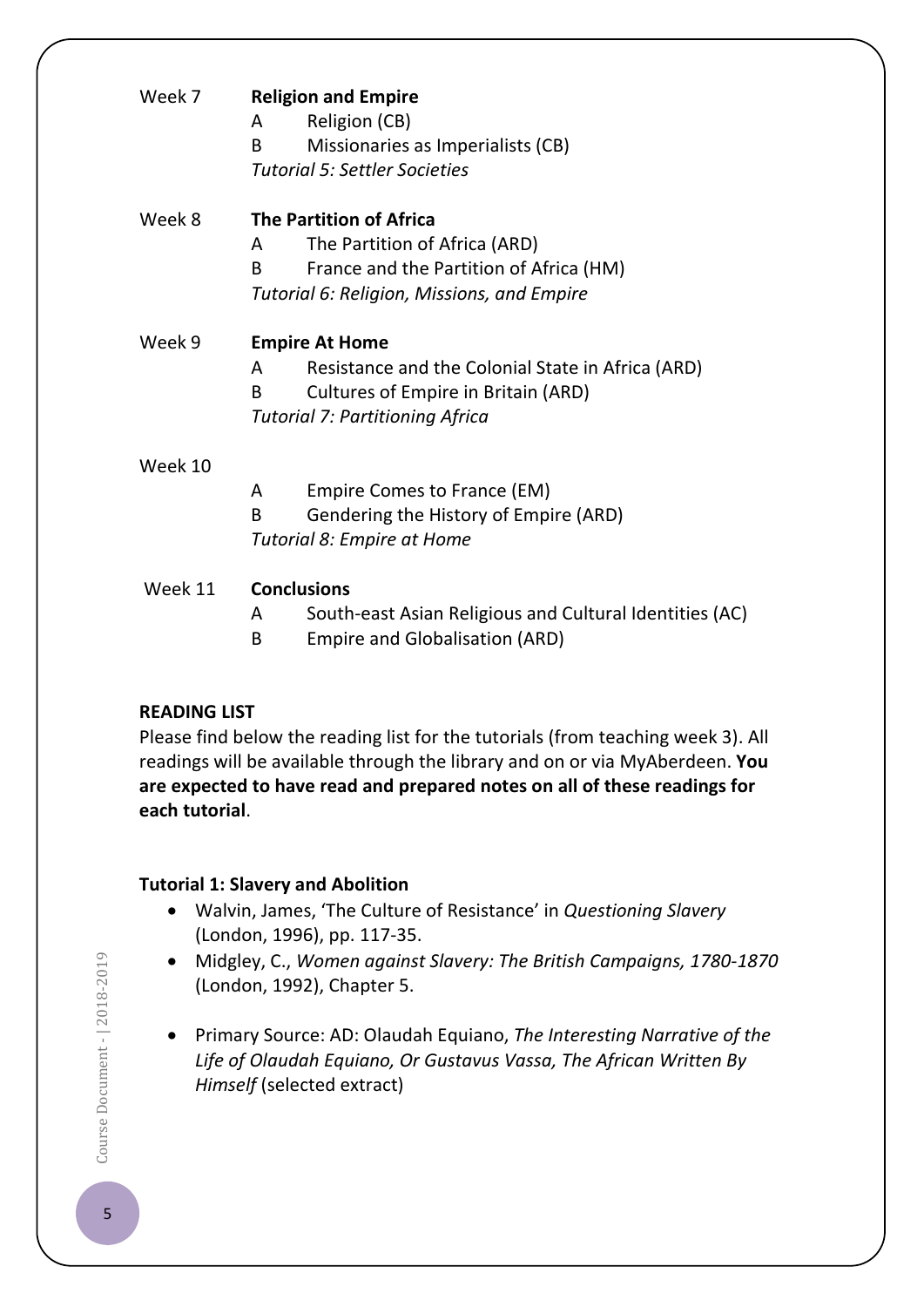## **Tutorial 2: Colonial Governance, Agency, and Resistance in South Asia**

- Washbrook, D.A., 'India, 1818-1860: The Two Faces of Colonialism', in Porter, A., (ed.), *The Oxford History of the British Empire*, *Vol. III: The Nineteenth Century,* (Oxford, 1998). pp. 395-421.
- Rudrangshu Mukherjee, '"Satan Let Loose on Earth". The Kanpur Massacres in India in the revolt of 1857', *Past and Present*, 128 (1990),

(See also the debate between Barbara English and Mukherjee in *Past and Present*, 142 (1994))

• Primary Source: 'The Azamgarh Proclamation', *Delhi Gazette*, 29 September 1857

## **Tutorial 3: Ottoman Empire and the Tanzimat Reforms**

- Yasemin Avci The Application of Tanzimat in the Desert: The Bedouins and the Creation of a New Town in Southern Palestine (1860-1914). Middle Eastern Studies Vol. 45, No. 6 (November 2009), pp. 969-983.
- Ueno, M, 'For The Fatherland and the State: Armenians Negotiate The Tanzimat Reforms', *International Journal Of Middle East Studies*, 45(1) (2013), Pp.93-109 (Available Online Through Primo)
- Primary sources: The Rescript of Gülhane Gülhane Hatt-ı Hümayunu, (3 November 1839),<http://www.anayasa.gen.tr/gulhane.htm>

## **Tutorial 4: Russian Imperialism**

- Lieven, Dominic, 'Dilemmas of Empire, 1850-1918: Power, Territory and Identity', *Journal of Contemporary History* 34 (1999), pp. 163-200.
- Lenin, Vladimir Il'ich, 'Imperialism, the Highest Stage of Capitalism: A Popular Outline'. Available at: <https://www.marxists.org/archive/lenin/works/1916/imp-hsc/>

## **Tutorial 5: Religion, Missions, and Empire**

- Porter, A., '"Cultural Imperialism" and Protestant Missionary Enterprise, 1780-1914', *Journal of Imperial and Commonwealth History,* 25 (1997), pp. 367-391.
- Daughton, J. P., *An Empire Divided: Religion, Republicanism, and the Making of French Colonialism, 1880–1914* (Oxford, 2006), pp. 25-58.
- Paintings: Unknown Artist, *The Cession of the District of Matavai on the Island of Tahiti to Captain James Wilson for the use of Missionaries*, 1790s, Unknown Artist, *The Massacre of the Lamented Missionary, the Rev. John Williams* (1843).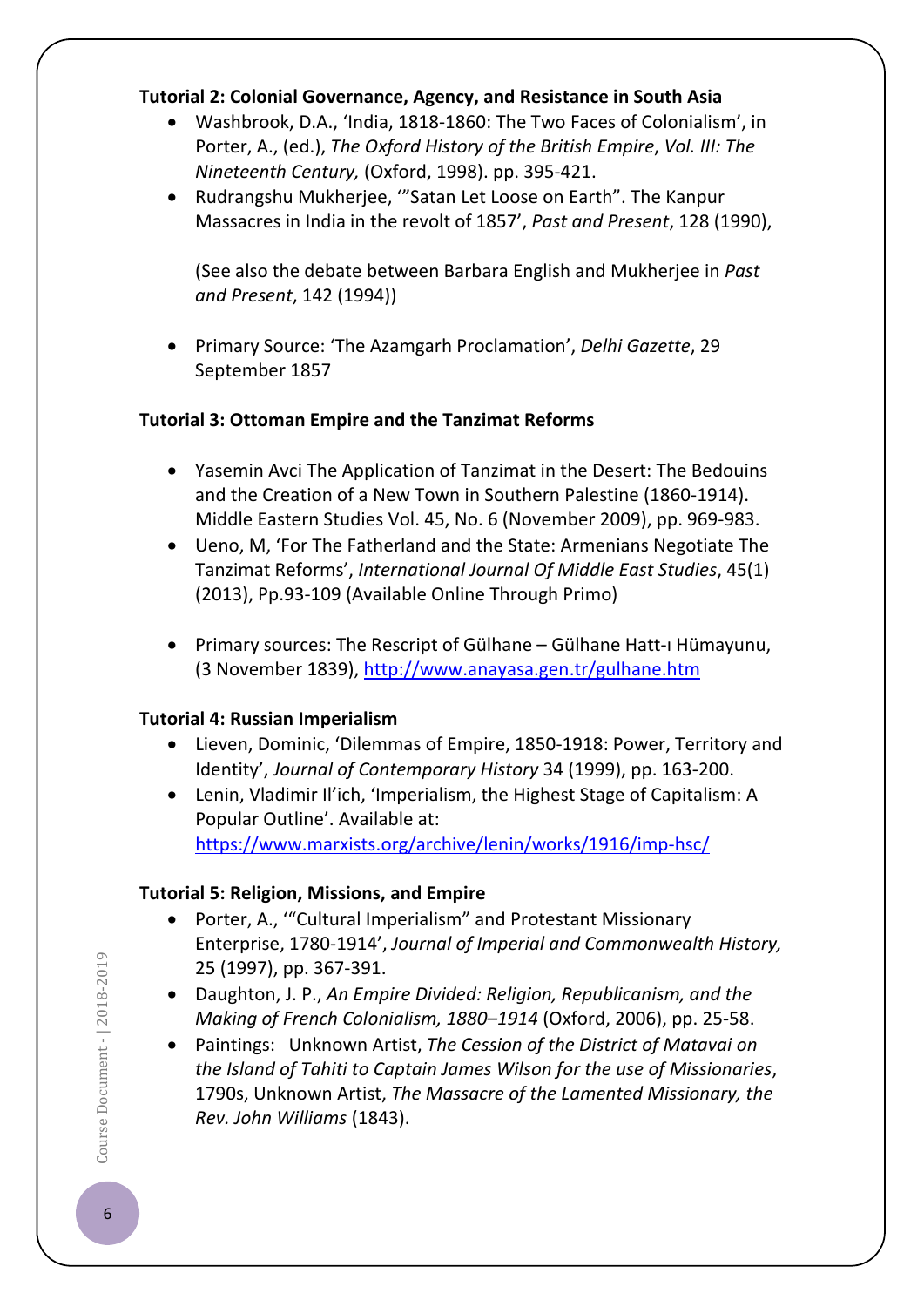#### **Tutorial 6: Settler Societies**

- Belich, J., 'The Rise of the Angloworld: Settlement in North America and Australasia, 1784-1918', in Buckner, P. A. and R. D. Francis eds., *Rediscovering the British World* (Calgary, 2005), pp. 39-58.
- Veracini, L., ''Settler Colonialism': Career of a Concept', The Journal of Imperial and Commonwealth History, 41 (2013), pp. 313-333.
- Howe, S., 'British Worlds, Settler Worlds, World Systems, and Killing Fields', Journal of Imperial and Commonwealth History, 40 (2012), pp. 691-725.
- Primary Source: Hobbles Danaiyarri, 'The Saga of Captain Cook', in Schreuder, D. and S. Ward, eds., Australia's Empire (Oxford, 2008).

# **Tutorial 7: Partitioning Africa**

- Conklin, Alice, L., *A Mission to Civilize: The Republican Idea of Empire in France and West Africa, 1895-1930* (Stanford, Calif., 1997), Chapter 1.
- A. Adu Boahen, *African Perspectives on Colonialism* (1987), Chapter 2
- Primary Source: The Battle of Adwa by an unknown Ethiopian artist c.1925, [https://www.anglo](https://www.anglo-ethiopian.org/publications/articles/2008summer/pictures/adwa1painting.php?issue=Summer%202008)[ethiopian.org/publications/articles/2008summer/pictures/adwa1painti](https://www.anglo-ethiopian.org/publications/articles/2008summer/pictures/adwa1painting.php?issue=Summer%202008) [ng.php?issue=Summer%202008](https://www.anglo-ethiopian.org/publications/articles/2008summer/pictures/adwa1painting.php?issue=Summer%202008)

## **Tutorial 8: Empire at Home**

- Edward Said, *Orientalism* (1978), introduction
- Hall, C. and S. O. Rose, *At Home with the Empire: Metropolitan Culture and the Imperial World* (Cambridge, 2006), Introduction.
- Bernard Porter, *Absent-Minded Imperialists* (2002), selected chapter.
- Primary Source: Document 2.9: 'The Republicanism of Jules Ferry' in William Fortescue, *The Third Republic in France 1870-1940: Conflicts and Continuities* (London: Routledge, 2000), pp. 38-9 (On Primo)

## **FURTHER READING**

A selection of useful introductory and general works is included below. An exhaustive bibliography is available on MyAberdeen. Please refer to the list on MyAberdeen for your essays, to select a book to review, and as you revise for the examination.

# **General and Introductory Texts**

# *Introductory*

• Bayly, C. A., *The Birth of the Modern World, 1780-1914: Global Connections and Comparisons* (Oxford, 2004).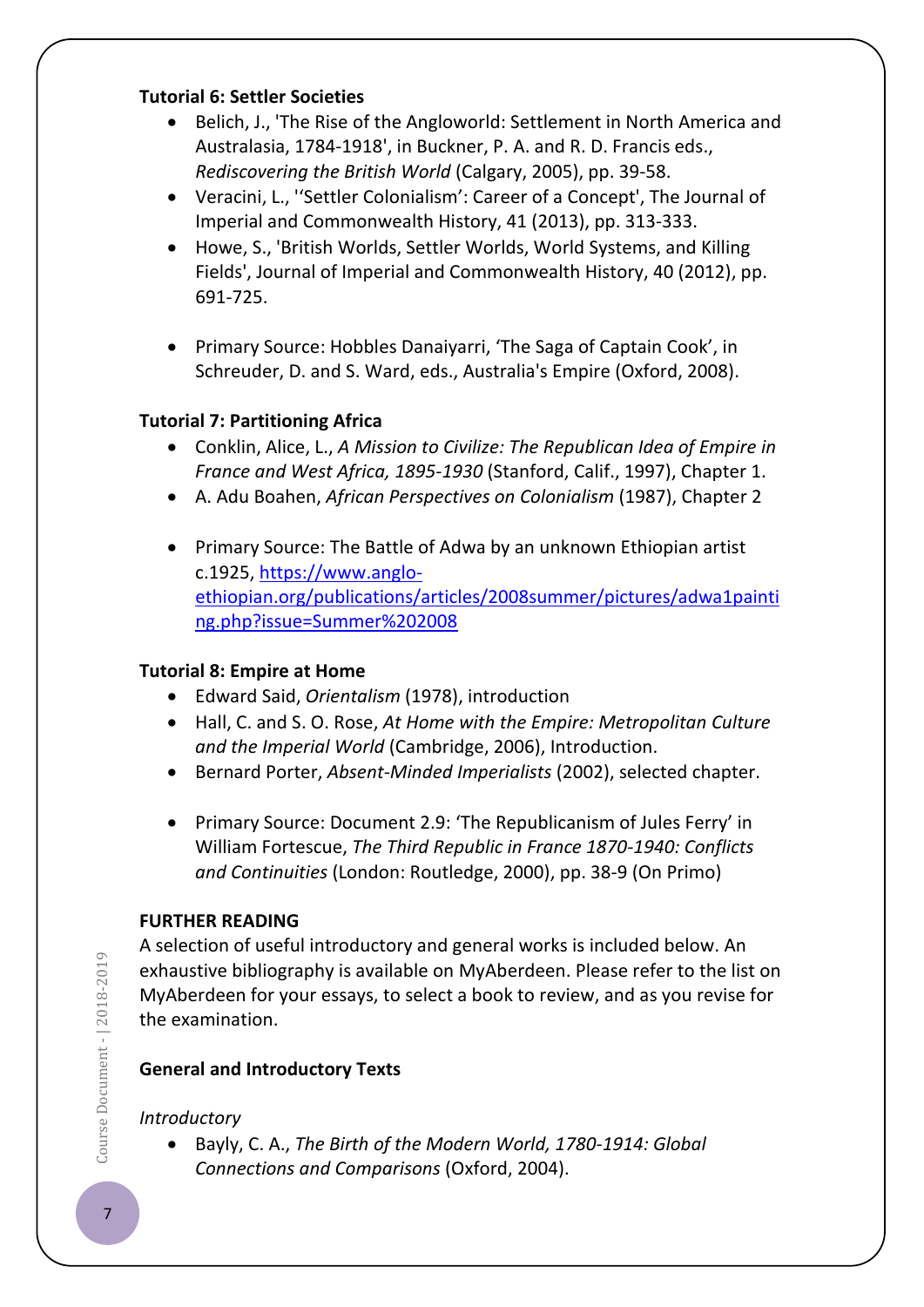- Darwin, J., *After Tamerlane: The Global History of Empire since 1405* (London, 2007).
- Howe, S., *Empire: A Very Short Introduction* (Oxford, 2002). **Note: YOU MAY NOT REVIEW THIS BOOK!**
- Stockwell, S. E., ed., *The British Empire: Themes and Perspectives* (Oxford, 2008).

# *Other General Texts*

- Adas, M., 'Imperialism and Colonialism in Comparative Perspective', *International History Review*, 20 (1998), pp. 371-88.
- Benton, L., *Law and Colonial Cultures* (Cambridge, 2002).
- Burbank, J. and F. Cooper, *Empires in World History: Power and the Politics of Difference* (Princeton, N.J.; Oxford, 2010).
- Cannadine, D. (ed.) *Empire, the sea and global history* (Basingstoke, 2007).
- Cooper, F., *Colonialism in Question: Theory, Knowledge, History* (Berkeley, 2005).
- Cooper, F. and A. L. Stoler, eds., *Tensions of Empire: Colonial Cultures in a Bourgeois World* (Berkeley, 1997).
- Curtin, P., *The World and the West* (Cambridge, 2000).
- Darwin, J., *The Empire Project: The Rise and Fall of the British World-System, 1830-1970* (Cambridge, 2009).
- Darwin, J., *Unfinished Empire: The Global Expansion of Britain* (London, 2012).
- Elliott, J. H., *Empires of the Atlantic World: Britain and Spain in America, 1492-1830* (London, 2006).
- Geyer, D., *Russian Imperialism: The Interaction of Domestic and Foreign Policy, 1860-1914* (Leamington Spa, 1987).
- Goody, J., *The East in the West* (Cambridge, 1996).
- Hodgson, M.G.S., *Rethinking World History: Essays on Europe, Islam and World History* (Cambridge, 1993).
- Hopkins, A. G., ed., *Globalization in World History* (London, 2002).
- ———, *Global History: Interactions between the Universal and the Local* (Basingstoke, 2006).
- Howe, S., ed., *New Imperial Histories Reader* (London, 2010).
- Jalagin, S., S. Tavera and A. R. Dilley, eds., *World and Global History: Research and Teaching* (Pisa, 2011). <http://www.cliohworld.net/onlread/wg2/wg2.pdf>
- Kennedy, P. M., *The Rise and Fall of the Great Powers: Economic Change and Military Conflict from 1500-2000* (London, 1988).
- LeDonne, J. P., *The Grand Strategy of the Russian Empire, 1650-1831* (Oxford, 2004).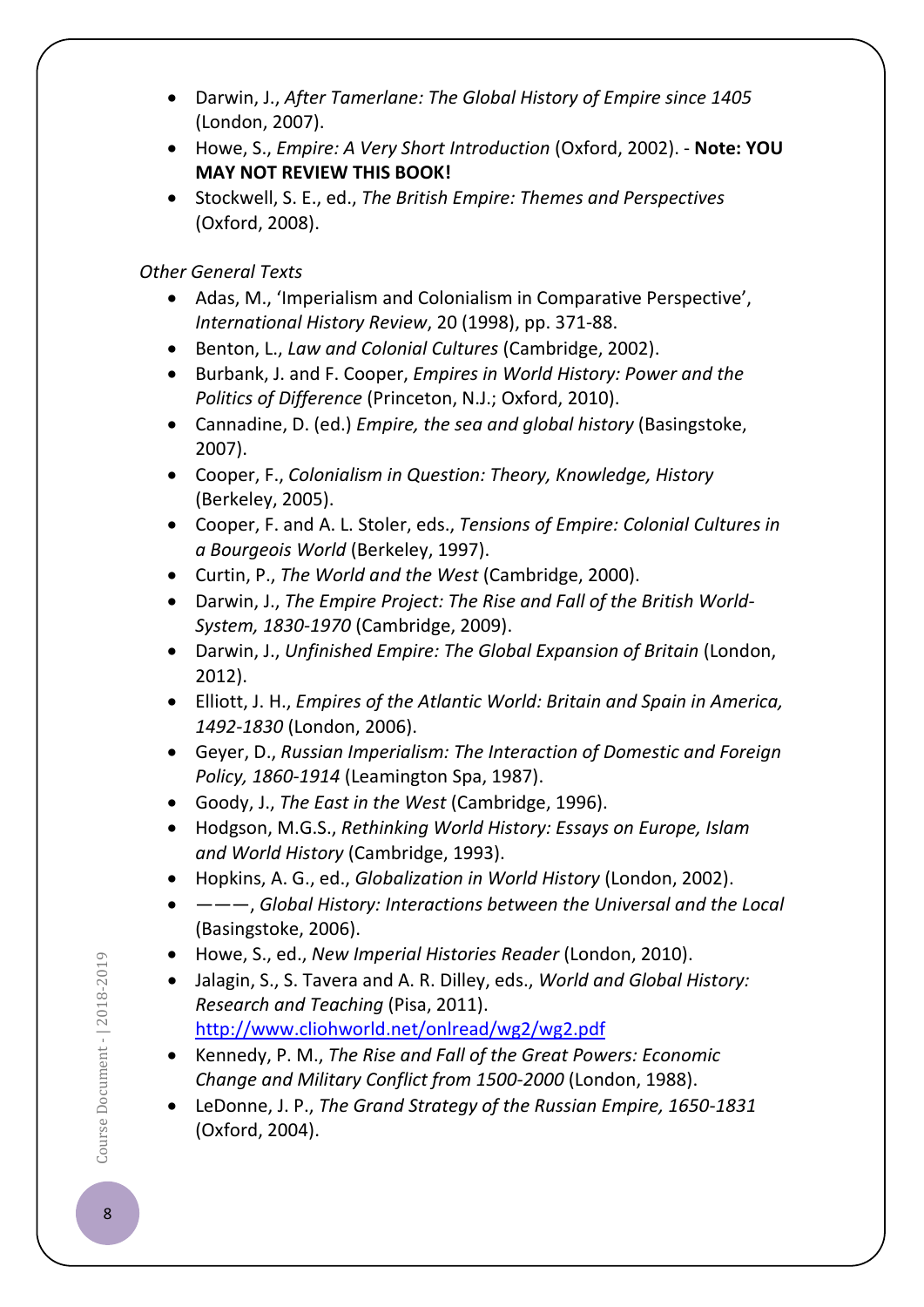- Lieven, D., 'Dilemmas of Empire, 1850-1918: Power, Territory and Identity', *Journal of Contemporary History* 34 (1999), pp. 163-200.
- Lieven, D., *Empire: The Russian Empire and its Rivals from the Sixteenth Century to the Present* (London, 2003).
- Lieven, D., *Towards the Flame: Empire, War and the End of Tsarist Russia* (London, 2015).
- McKeown, A., 'Global Migration, 1846-1940', *Journal of World History,* 15 (2004), pp. 155-89.
- Miles G. B., 'Roman and Modern Imperialism: A Reassessment', *Comparative Studies in Society and History*, 32 (1990), pp. 629-59.
- Miller, A. and Rieber, A.J. (eds), *Imperial Rule* (Budapest, 2004).
- O'Brien, P., 'Historiographical Traditions and Modern Imperatives for the Restoration of Global History', *Journal of Global History,* 1 (2006), pp. 3-39.
- Ostler N., *Empires of the Word: A Language History of the World* (New York, 2005).
- Pagden, A., *Lords of all the World: Ideologies of Empire in Spain, Britain and France 1500–1800* (New Haven, Conn., 1995).
- Pomeranz K., *The Great Divergence* (Princeton, 2000).
- Radakau, J., *Nature and power: A Global History of the Environment*  (Cambridge, 2008).
- Reynolds, M.A., *Shattering Empires: The Clash and Collapse of the Ottoman and Russian Empires, 1908-1918* (Cambridge, 2011).
- Sanborn, J.A., *Imperial Apocalypse: The Great War and the Destruction of the Russian Empire* (Oxford, 2014).
- Subrahmanyam, S., 'Connected Histories: Notes towards a Reconfiguration of Early Modern Eurasia ', *Modern Asian Studies* 30:3 (1997), pp. 735-62.

## **ASSESSMENT**

First attempt:

- essay,  $2,500$  words,  $40\%$
- e-assessment on tutorial readings and participation, 10%. Further details will be announced via MyAberdeen.
- two-hour degree examination, 50%.

## Resit:

• two-hour degree examination, 100%.

To view the CGS Descriptors please go to **MyAberdeen**- **Organisations**-**Divinity, History, & Philosophy Student Information for Undergraduates**. The link to the CGS Descriptors is on the left hand menu.

Course Document - | 2018-2019 Course Document -  $|$  2018-2019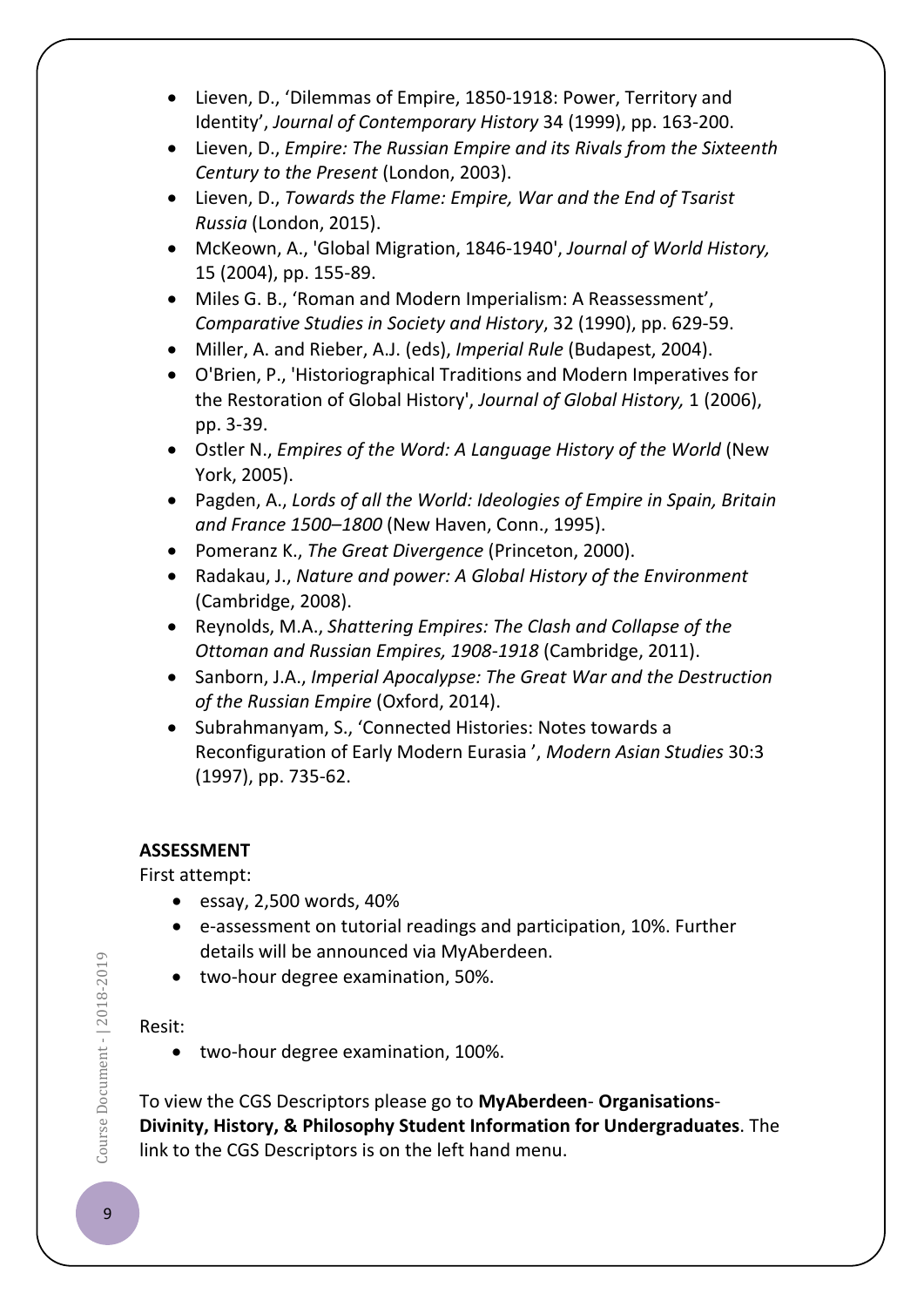**PLEASE NOTE: In order to pass a course on the first attempt, a student must attain a Common Grading Scale (CGS) mark of at least E3 on each element of course assessment. Failure to do so will result in a grade of no greater than CGS E1 for the course as a whole.**

If you submit your work on time, you can expect that feedback will **normally be provided within three working weeks** (excluding vacation periods) of the submission deadline.

#### **ESSAYS**

Your essay is your opportunity to explore a particular topic or issue in greater depth. It should be a maximum of 2,500 words, including footnotes but not including your bibliography. The extensive course bibliography will help you construct a programme of research for the essay. Further guidance on writing will be provided in one of the lectures in Week 1. You will need to **sign up for a title via MyAberdeen. Essay titles will be made available from week 3**. While there is a good deal of choice, numbers for each essay will be capped to prevent excessive strain on resources.

 $\Rightarrow$  The History department's guide to essay referencing is available on the course website on MyAberdeen, within the Assessment sub-section.

#### **E-ASSESSMENT EXERCISE**

The purpose of the e-assessment is to test your ability to comprehend and reflect on the arguments of a range of key works, each of which will be the focus of discussion in one of the tutorials. A range of question types will be asked in the test, delivered by the MyAberdeen system. You will be expected to answer one question per tutorial, a total of eight questions, from a randomised pool. The questions will all relate to one or more of the set readings. The test will go live on **Friday of Week 10** and must be completed by **Friday of Week 11**. A practice test, further guidance, and further details will be made available via MyAberdeen.

#### **LIST OF ESSAY TOPICS**

Please see the list of essay topics on MyAberdeen (from Week 3).

## **ASSESSMENT DEADLINES**

- Essay: due by 3pm Wednesday in Week 10 (20 March)
- e-assessment on tutorial readings: complete this remotely via MyAberdeen. The test will 'go live' on Friday of Week 10 (22 March), and must be completed by Friday of Week 11 (29 March). Further details will be announced via MyAberdeen.
- Two-hour degree examination in May 2018